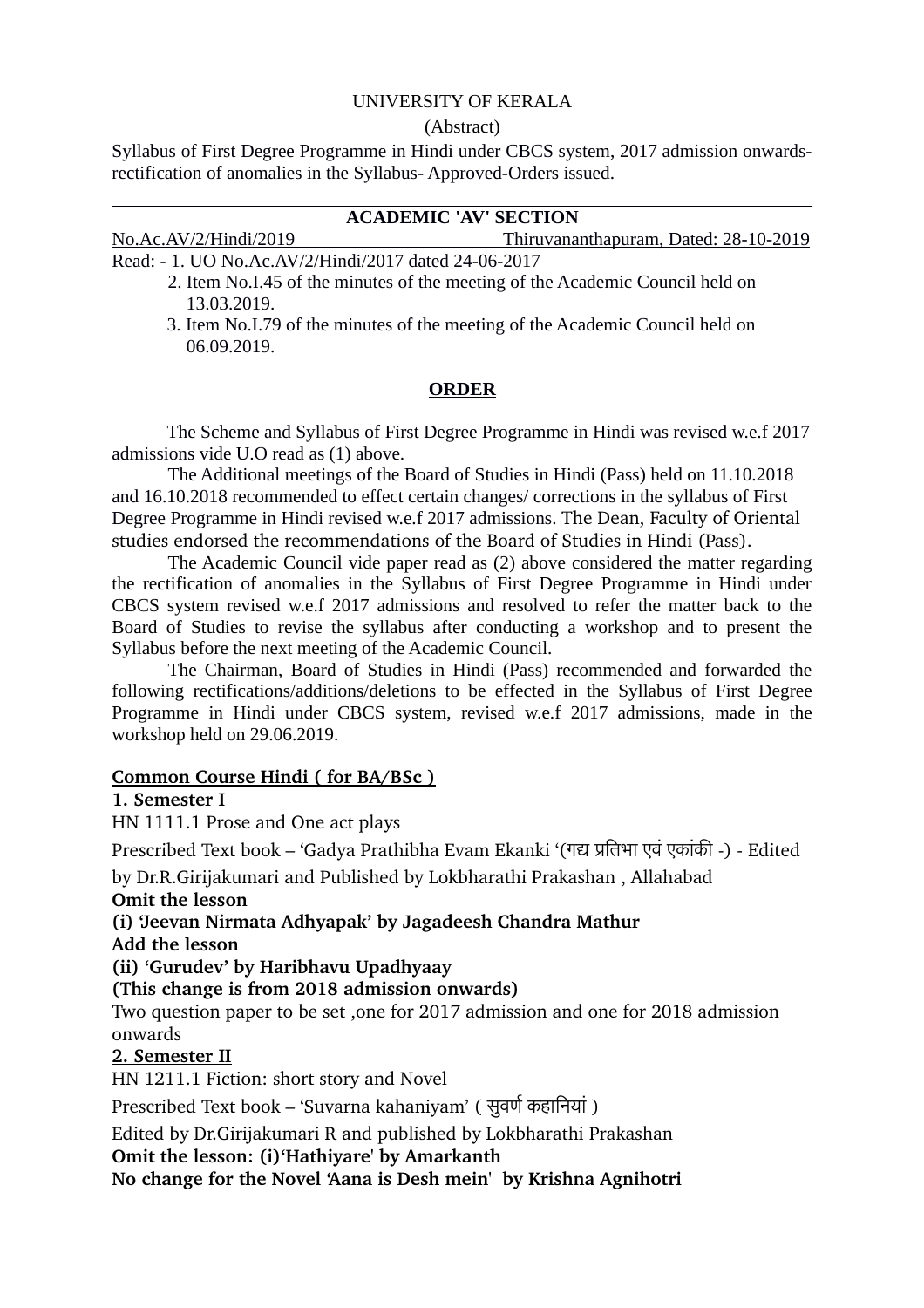## **3. Semester III**

HN 1311.1 Poetry and Grammar

Prescribed Text book 'Sharika'( शािरिका )

Edited by Dr.Sreeja S and published by by Vaniprakasan

**Omit the lessons :(i) 'Vinay' 2 of Soordas (ii) 6,7,8 of Thulsidas (iii) 1 to 8 of Bihari (iv) 'Ghar ki or ' by Naresh Mehta** 

**Add the lesson :(i) 'Ujala' by Udayaprakash** 

Long poems (non-detailed) 'Vah phir jee Udi ' by Nagarjun and "Bairagi aayaa **gaun mein ' may be studied** 

**No change for:** Grammar – 'Vyakaran Tatha Rachana ' Edited by Dr.R.Girijakumari (व्याकरिण तिथा रिचनिा )

### **4. Semester IV**

HN 1411.1 – Drama, Translation and Correspondance **No change** 

### **Common course B.Com (Hindi )**

5. **Semester I** HN 1111.2

Prescribed Text book – Naveen sankalan' part 1 (नवीन संकलन)

Edited by Dr.Francis, Kerala University Publication

**No change in the syllabus already Published** 

### **6. Semester II**

HN1211.2-Poetry, Translation, Technical Terminology Prescribed Text book –'Naveen sankalan' part 2

#### **Omit: Module 3**

## **Career related BA/BSc Hindi**

**7. Semester I**

HN 1111.3 Poetry and Mass Media

Prescribed Text book – 'Kavya Sushama'( काव्य सुषमा )

Edited by Dr.Sushama

**Omit: 'Nadi aur Sabun' by Gyanendrapathi**

**Add: 'Machli 'by Sarveswardayal Saxena** 

### **8. Semester II**

HN1211.3 Novel and short story **No Change**

**Career related B.Com 9. Semester I** HN 1111.4 -Kahani aur Anuvad (कहानी और अनुवाद) **No change 10. Semester II** HN 1211.4 Drama and Vyavaharik Hindi **No change 11. Foundation Course**  HN 1321 Information and Computer Prescribed Textbook-'Soochana evam Sanganak '(सूचना एवं संगणक)

**Omit:**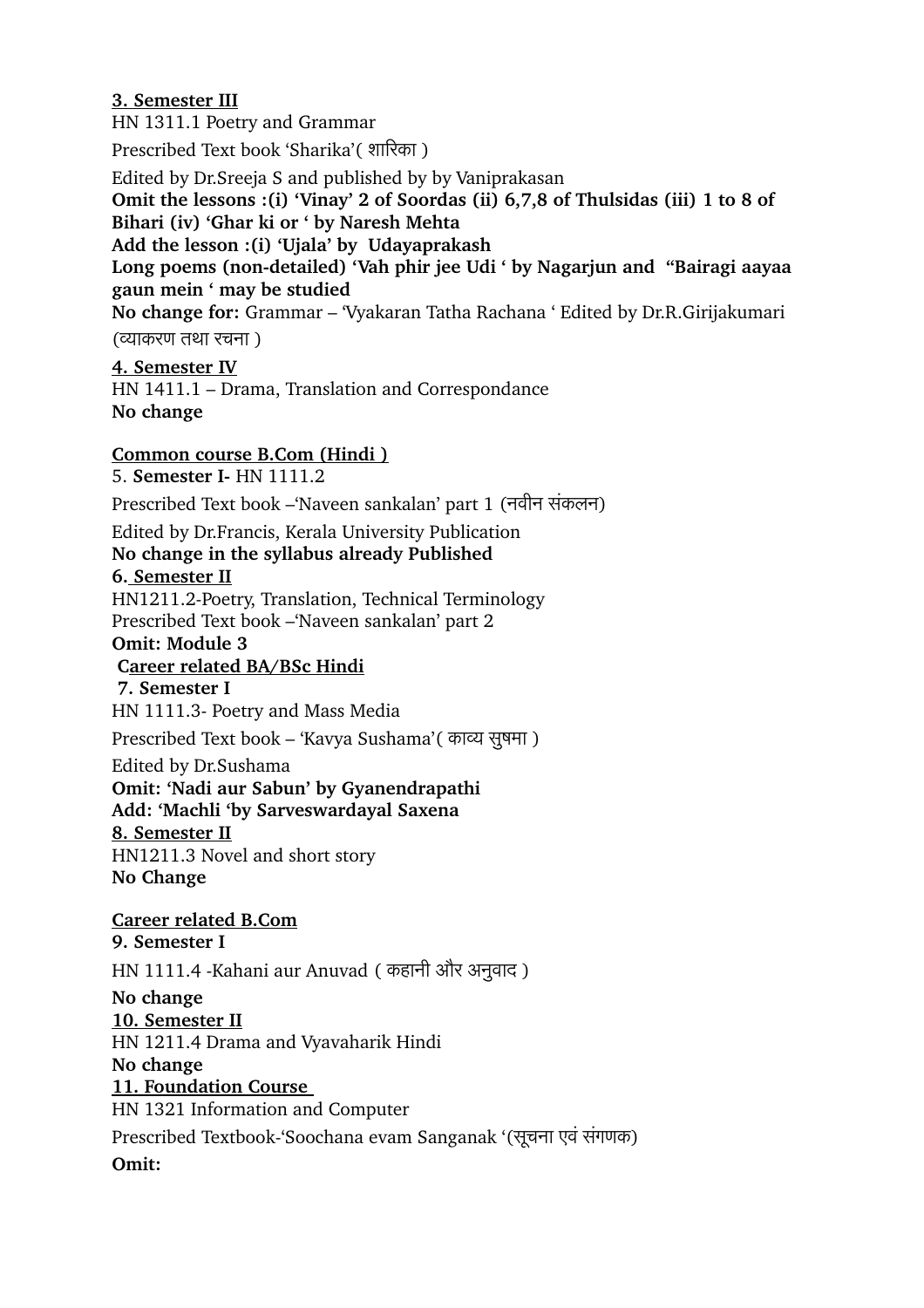**From chapter 3 :(i)computer ka ithihas (ii)computer ka vargeekaran**

**(iii) Operating system aur unki prayukti** 

**From chapter 4: (i) computer ka anuprayog (ii) internet ka ithihas**

 **(iii) Internet ka vikas (iv) internet aur intranet**

 **(v) Protocols IPaddress (vi) internet ka service provider**

 **(vii) Internet ka aakaar (viii) dialup (ix) internet se jodna (x) URL**

**Complementary Courses** 

**12. Semester I** HN 1131-Women Literature in Hindi (compulsory)

Prescribed Textbook –'Mahila Kahani aur Kavitha (महिला कहानी और कविता

Edited by Prof.M.S.Jayamohan

**Omit: (i)'kurjam' by Maneesha Kulshreshta (ii) 'Phool' by Neelakshi Singh (iii) 'Ekalavya' by Keerthi Choudhari**

**13.** HN 1132 –Cultural History of India (optional) Prescribed Textbook –'Bharath ki Sanskrithi'( भारत की संस्कृति) Edited by Dr.Prathapan **Omit: Lesson 2 Bharatheey Kala evam Sanskrithi**

**14.** HN 1231 – Special Author Kabeer (compulsory)

Prescribed Textbook –'Kabeer'( कबीरि )

Edited by Dr.Suma S & Dr.Prakash A **Omit: (i) Lesson 4 –Kabeer ke Darsan (ii) Lesson 9 Hindu Muslim Ekta (iii) From Pada 1st five only 15.** HN 1232 Eco Literature **No change 16.** HN 1331 Comparative Literature with special ref.to Hindi & Malayalam (optional) **No change 17.** HN 1332 –Development of Hindi as Official Langtuage (compulsory) Prescribed Textbook 'Hindi Bhasha ke Vividh Roop '( िहंदी भाषा के िविवध रूप ) Edited by Dr.R.Girijakumari **Module 3 mentioned in the Syllabus is omitted**

**18.** HN 1431 –Indian Literature (compulsory) Prescribed Text book –'Bharatheey Sahithya' (भारतीय साहित्य) Edited by Dr.R.I.Santhi & Dr.Prakash A **Omit :(i)From Khand I - Lessons 5,6 ,7 (ii) From Khand II-Poems : 'lahlahata Dhan Khet', 'Varish shah se' (iii) Short story Chotti Mam (iv) Travalogue Ek Avismaraniya Ytra (v) From Khand III Lesson 'Hindi aur Punjabi ki Adhunik Kavita'**

**19**. HN 1432 Script writing & Advertisement Prescribed Textbook 'Patkatha kaise likhem' (पटकथा कैसे लिखें) Edited by Rajendra Pandey **Omit: Lessons 16,23,26,29** Prescribed Text book 'Vigyapan kala 'by Madhudhavan **Omit**: Lessons –' **Vigyapan ki Bhasha : Shaili vigyan** '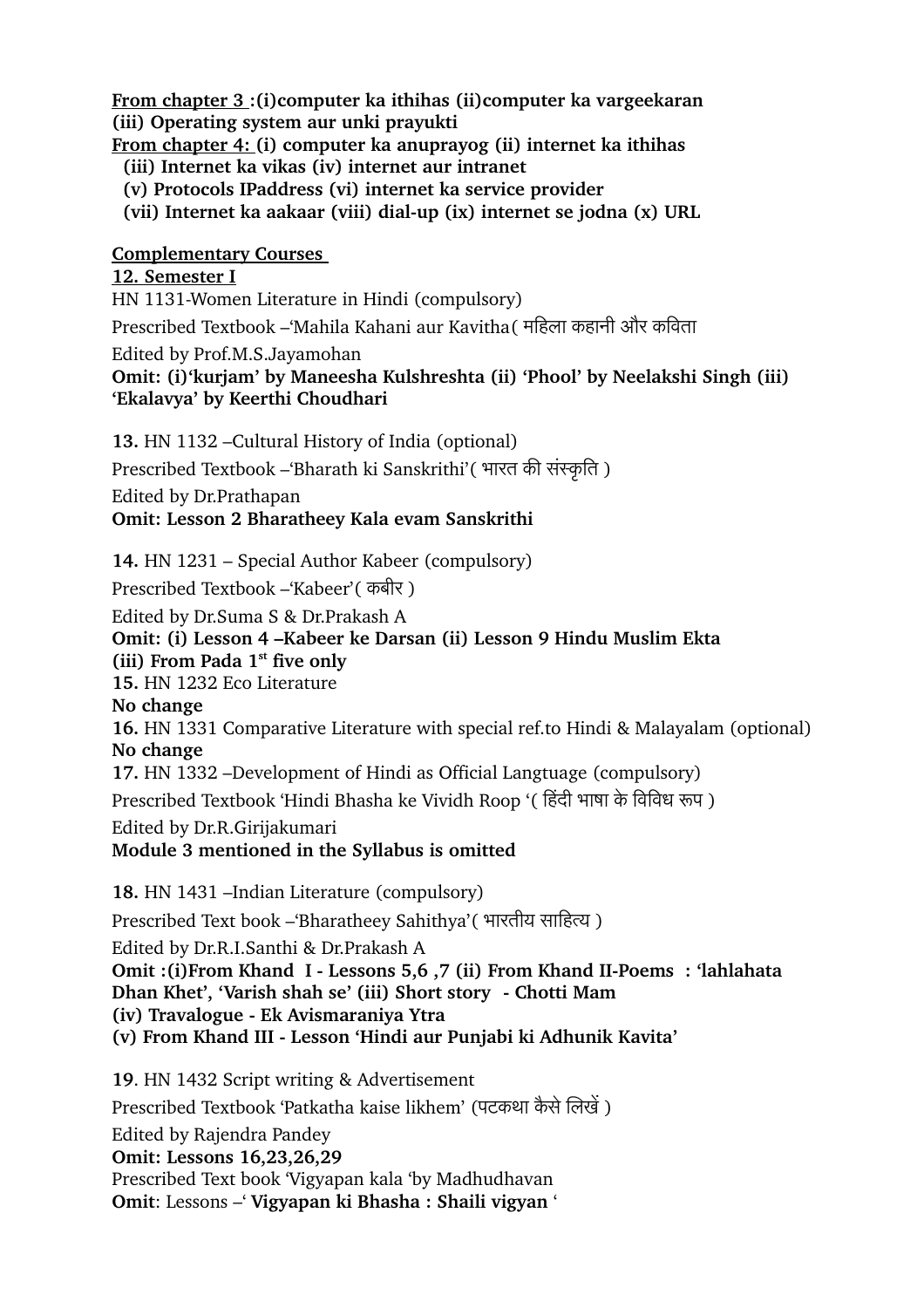### **Core courses**

#### **20. Semester I** HN 1141 Hindi Prose

Prescribed Text 'Abhinav Gadya Ratna '(अभिनव गद्यरत्न)

Edited by Ramendra Mishra

## **Omit: (i) Krodh by Ramchandra Shukla (ii) Sivaji ki Barat by Vidya Nivas Mishra**

Prescribed Text 'Gadya ke vividh aayam' Edited by Prof.M.S.Jayamohan **Omit :(i)Jaham Akash Dikhayi Nahin Detha (ii) Sthreeghar**

## **21. Semester II**

HN 1241 History of Hindi Literature: Upto Ritikal Prescribed Text: Hindi Sahithya ka saral Ithihas by Viswanath Thripati **No change**

22. Semester III - HN 1341 History of Hindi Literature: Modern Period **No change**

23. Semester IV -HN 1441 Hindi Drama & one act plays **No change**

24. Semester **IV-HN 1442 Premchand's Fiction No change**

### **25. Semester V**

HN 1541 Ancient Poetry and Epic Poem

Prescribed Textbook 'Pracheen Kavithayein' (Detailed) (प्राचीन कवितायेँ)

Edited by Dr.Sasikala (The text 'Pracheen kavya' and portions mentioned in the syllabus stands corrected as 'Pracheen Kavithayein' ,Edited by Dr.Sasikala.) **Lessons to be studied :(i)Vidyapathi – Devivandana,Nakhshikh (ii) Kabeer – Doha 110 (iii) Soordas –Vinay 1st pad,Balkrishna 3rd pad Bhramar Geeth2nd pad (iv)Thulsidas – Dhanush yagna 1st Dohapad (v) Bihari –Vandana 1st 3 Doha,Prem misran 1st Doha (vi) MeeraBai 1st two pada (vii) Epic poem detailed study**

26. HN 1542 Modern Poetry **No change** 27. HN 1543 Hindi Fiction Upto 1980 **No change** 28. HN1544 Hindi Grammar: Theory & Practice Prescribed Text –Samanya Hindi Vyakaran Thatha Rachana by Sreekrishna Pandey ( सामान्य हिंदी व्याकरण तथा रचना)

**Omit: (i) Chapters 20, 22 (ii)Bhag 2,3 & 4**

29. HN1545 History of Hindi Lang & Linguistics

Prescribed Text – 'Bhasha Vigyan ke Sidhant by Dr.Meera Dixit (भाषा विज्ञान का सिद्धांत) Omit: hasha Vigyan ka Ithihas Evam Nootha Vikasatmak Pravruthiyam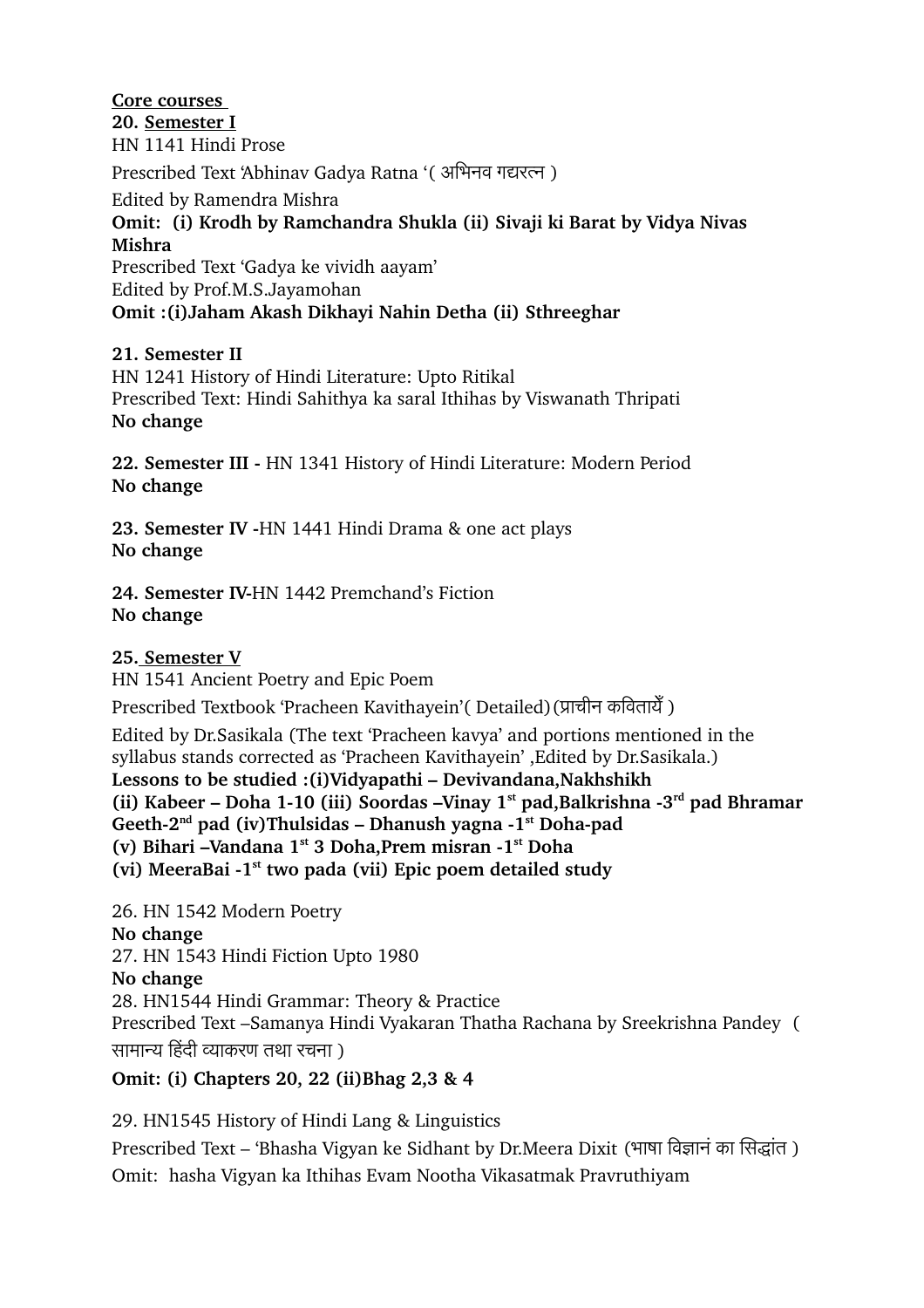Prescribed Text –'Hindi Bhasha aur Lipi '(हिंदी भाषा और लिपि)

**No change 30. Semester VI** HN 1641 Hindi Fiction from 1980 2000

# **General study – Hindi sahithya : Assi se 2000 tak (** िहंदी सािहत्य अस्सी से**2000** तिक **Rest No change**

**31.** HN 1642 Literary Criticism Prescribed Text book –Bharatiya Evam Pashchathya Kavya shastr ki Pahachan by Harimohan (भारतीय एवं पाश्चात्य काव्य शास्त्र की पहचान)

**Omit: John Dryden ke kavya sidhanth** Prescribed Tect –Kavya pradeep by Ram Bahori Sukla **Lessons to be studied :(i)Rasa –detailed study only Sringar ,veer ,shant ,Rest Rasas Non detailed (ii) Alankar – only Anupras,Yamak,Shlesh,Upama,Utpreksha (iii) Chand –only Doha,Chowpai,Rola,Sortta**

**32.** HN 1643 Translation: Theory &Practice

**No change 33.** HN 1644 Fil History and Production **No change**

### **34. Open Course**

HN 1551 –Communicative Hindi Prescribed Text –Janbhasha Hindi by Dr.Pramod Kovaprath,Dr.Ushakumari K P &  $Dr.Nimmy A A$ ( जनभाषा हिंदी)

**Omit :(i) Khand 2-Adhyay 2 (ii) Khand 3-lessons 1 to 8 (iii)Khand 4- Adhyay 35.** HN 1661 Journalism in Hindi

Prescribed Text – 'Hindi Pathrakaritha by Dr.P.Letha ( हिंदी पत्रकारिता)

### **No change**

The Dean, Faculty of Oriental studies endorsed the recommendations of the Chairman, Board of Studies in Hindi (Pass).

 The Academic Council vide paper read as (3) above considered the matter and resolved to approve the rectification/addition/deletion proposed in the syllabi of First Degree Programme in Hindi under CBCS system revised w.e.f 2017 admissions, as recommended by Chairman, Board of Studies in Hindi (Pass) and as endorsed by the Dean, Faculty of Oriental Studies..

Orders are issued accordingly.

 **Sd/- SOBHANA KUMARI.K** Deputy Registrar (Acad-II) For **Registrar**

Copy to:-

- The Principals of all colleges offering First Degree Programmes under CBCS system
- The Dean, Faculty of Oriental Studies
- The Chairman, Board of Studies in Hindi(Pass)
- The Controller of Examinations
- The Director, Computer Centre
- JR (CBCS)